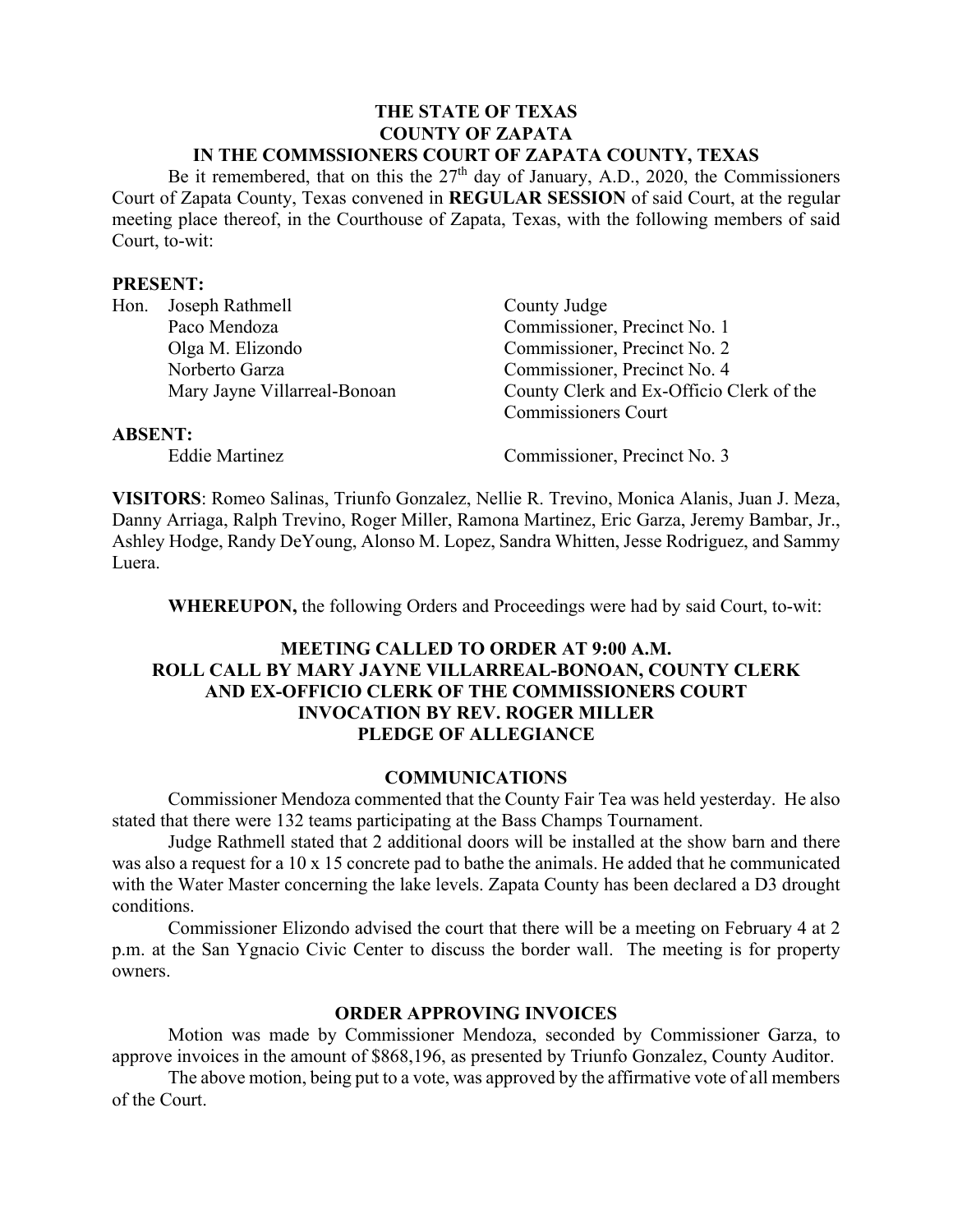#### **ORDER APPROVING CHECKS ISSUED**

Motion was made by Commissioner Mendoza, seconded by Commissioner Garza, to approve checks issued in the amount of \$771,159.61 as requested by Hon. Romeo Salinas, County Treasurer.

The above motion, being put to a vote, was approved by the affirmative vote of all members of the Court.

#### **REPORT ON BOYS AND GIRLS CLUB OF ZAPATA**

Ramona Martinez reported that they held Christmas activities for the children. They are kept busy making slime and figures out of modeling clay. Attendance for December in Zapata was 106 with an average daily attendance of 65; San Ygnacio 24 with an average daily attendance of 17. Kids Café in Zapata served 978 and San Ygnacio 315. USDA also provided snacks. Backpack program took place and approximately 400 backpacks were distributed. Thirteenth annual skeet shoot will take place this weekend. (Report attached for the record.)

# **PRESENTATION BY ERIC GARZA, TEXAS PARKS AND WILDLIFE BIOLOGIST, ON WHITE TAIL DEER CAPTURE ON**

## **INTERNATIONAL BOUNDARY WATER COMMISSION LANDS**

Eric Garza, Texas Parks and Wildlife Biologist, made a presentation regarding white tail deer capture on International Boundary Water Commission Lands. Certain areas of Zapata County are rich in wildlife and escape wild stock. There is a Trap, Transport & Process Permit Program (TTP), this permit provides a mechanism to help reduce deer population densities in areas where white-tailed deer are overpopulated. This permit is available to municipalities, political subdivisions, and certain qualified individuals. Through use of this permit, areas with surplus white-tailed deer can capture surplus deer, process their carcasses, and donate the resulting venison for human consumption. The requirements are that the deer meat must go to Zapata County residents. Freezer trucks will park at the Community Center. The persons picking up the processed meat will be required to present a utility bill for proof of residency. This is expected to take place in March of 2020.

#### **PRESENTATION OF RETIREMENT PLAQUE FOR ELIUD GUERRA FOR 26 YEARS OF SERVICE**

Presentation of retirement plaque for Eliud Guerra for 26 years of service to Zapata County as requested by Hon. Paco Mendoza, Commissioner Pct. 1. Mr. Guerra was not present.

## **PERSENTATION ON TEXAS A & M AGRILIFE EXTENSION – ZAPATA ANNUAL REPORT**

Mr. Jesus F. Rodriguez, Texas A & M AgriLife Extension Agent, presented the court with the Texas A & M AgriLife Extension – Zapata Annual Report. (Report attached for the record.)

## **NO ACTION WAS TAKEN ON THE FOLLOWING ITEM**

12. To create an additional Deputy Sheriff position and hire Marlowe Bigler to fill that position at starting salary of \$35,000.00 as requested by Hon. Joe Rathmell, County Judge.

## **ORDER APPROVING JOINT PRIMARY ELECTION SERVICE CONTRACT WITH COUNTY ELECTION OFFICER**

Motion was made by Commissioner Garza, seconded by Commissioner Mendoza, to approve Joint Primary Election Service Contract with the County Election Officer, State of Texas County of Zapata as requested by Hon. Mary Jayne Villarreal-Bonoan, Zapata County Clerk.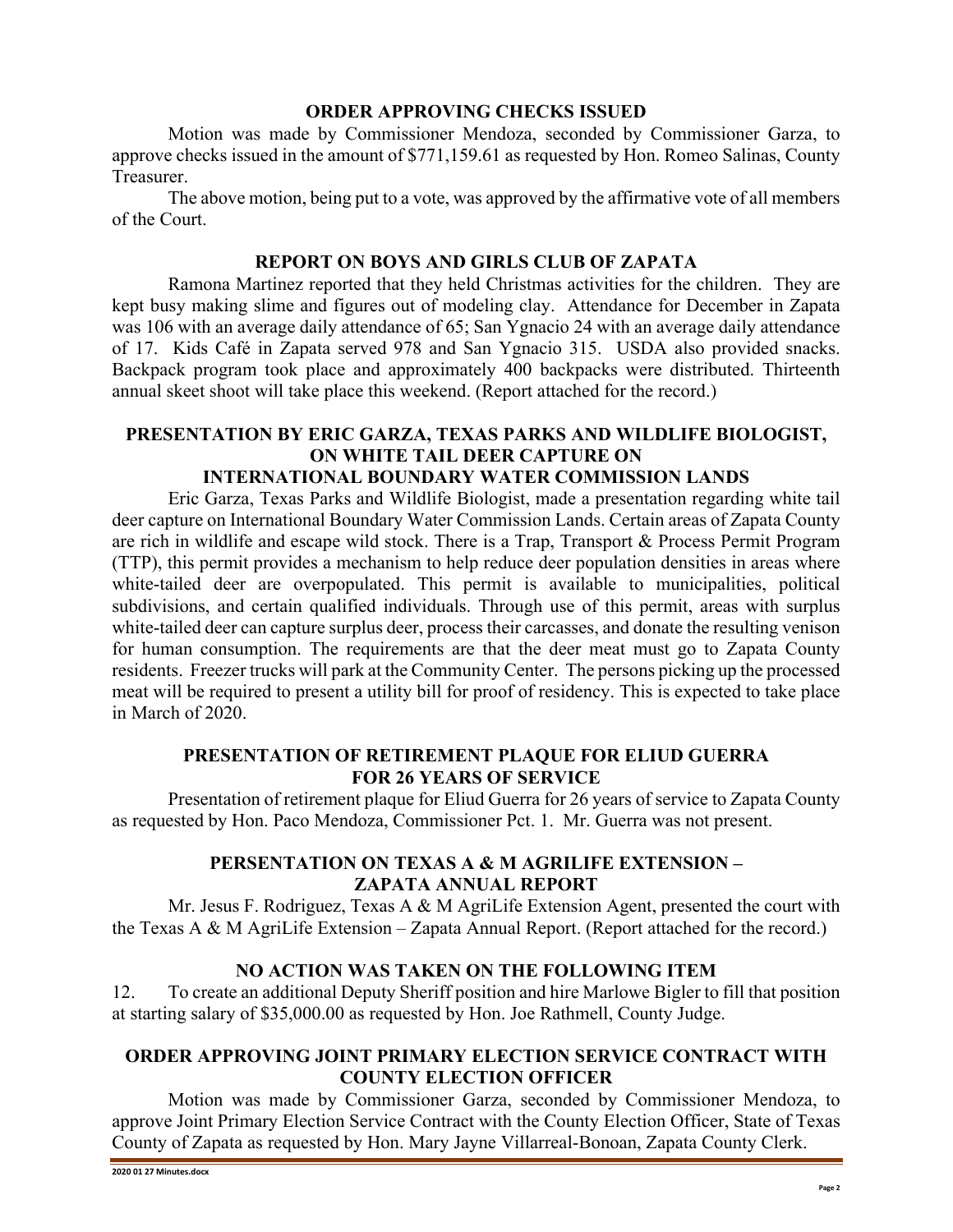The above motion, being put to a vote, was approved by the affirmative vote of all members of the Court.

## **ORDER APPROVING LEASE/PURCHASE OF 2 – 2019 STOCK PURCHASE SINGLE CAB TRUCKS**

Motion was made by Commissioner Mendoza, seconded by Commissioner Elizondo, to approve the lease/purchase of 2 - 2019 stock purchase single cab trucks; one will be paid out of Pct. 1 Discretionary funds and one out of the fund balance at a monthly rate of \$465 for 48 months per truck. The total for the current FY is \$3720.

The above motion, being put to a vote, was approved by the affirmative vote of all members of the Court.

## **ORDER APPROVING PURCHASE OF ONE TRUCK FOR WATER PLANT DEPARTMENT**

Motion was made by Commissioner Mendoza, seconded by Commissioner Garza, to approve the purchase of one truck for the Water Plant Department to be paid out of Certificates of Obligation, not to exceed the amount of \$25,000 as requested by Ralph Treviño, Water Plant Director.

The above motion, being put to a vote, was approved by the affirmative vote of all members of the Court.

#### **ORDER APPROVING USE OF TECHNOLOGY FUND TO PAY PRINTER LEASE AND TAX REIMBUSEMENT**

Motion was made by Commissioner Garza, seconded by Commissioner Mendoza, to approve the use of the Technology Fund to pay the printer lease and tax reimbursement for this budget year of \$1,908.19 as requested by Hon. Fernando Muñoz, Justice of the Peace Pct. 3.

The above motion, being put to a vote, was approved by the affirmative vote of all members of the Court.

#### **ORDER APPROVING PAY INCREASE FOR ESTEBAN GARZA**

Motion was made by Commissioner Mendoza, seconded by Commissioner Garza, to approve a pay increase for Esteban Garza from \$9.98 per hour to \$11.00 per hour (slot #17). Mr. Garza has met all TCEQ educational requirements and has achieved a Class D Water Operator License. Funds are to come from 80-600-227, License Stipends as requested by Ralph Treviño, Water Plant Director.

The above motion, being put to a vote, was approved by the affirmative vote of all members of the Court.

#### **ORDER APPROVING HIRING OF JOHN CISNEROS FOR VACANT ASSISTANT MANAGER POSITION AT DEPARTMENT OF AVIATION**

Motion was made by Commissioner Garza, seconded by Commissioner Mendoza, to approve the hiring of John Cisneros for the vacant Assistant Manager position (slot #2) in the Department of Aviation as requested by Charlie Avaritt, Airport Manager.

The above motion, being put to a vote, was approved by the affirmative vote of all members of the Court.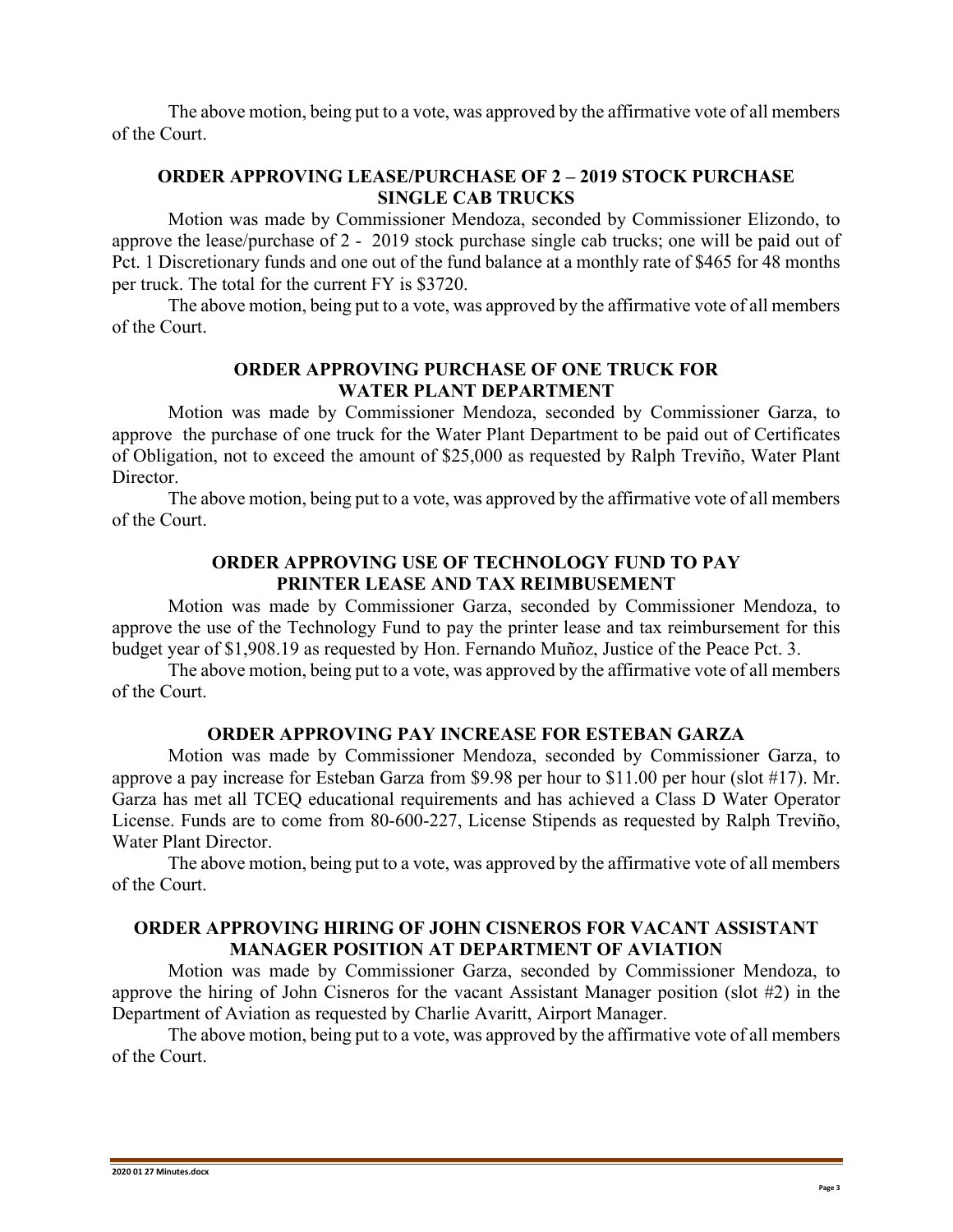### **ORDER APPROVING RESOLUTION AUTHORIZING SIGNATORIES FOR CONTRACTUAL DOCUMENTS AND DOCUMENTS REQUESTING FUNDS FOR TXCDBG CONTRACT NO. 7217511**

Motion was made by Commissioner Mendoza, seconded by Commissioner Garza, to approve a resolution authorizing signatories for contractual documents and documents requesting funds for TxCDBG Contract No. 7217511 as requested by Carl Esser, Esser & Company Consulting, LLC.

The above motion, being put to a vote, was approved by the affirmative vote of all members of the Court.

#### **ORDER APPROVING TXCDBG CONTRACT NO. 7217511 AMENDMENT NO. 1**

Motion was made by Commissioner Mendoza, seconded by Commissioner Garza, to approve TxCDBG Contract No. 7217511 Amendment No. 1 requesting six (6) month extension, new contract end date May 29, 2020 and authorize County Judge to sign as requested by Carl Esser, Esser & Company Consulting, LLC.

## **ORDER APPROVING CERTIFICATION OF PRE-CONSTRUCTION APPROVAL FOR TXCDBG 7217511 AND AUTHORIZE COUNTY TO SIGN**

Motion was made by Commissioner Mendoza, seconded by Commissioner Garza, to approve certification of Pre-Construction approval for TxCDBG 7217511and authorize County to sign as requested by Carl Esser, Esser & Company Consulting, LLC.

The above motion, being put to a vote, was approved by the affirmative vote of all members of the Court.

## **ORDER APPROVING TXCDBG CONTRACT NO. 7217511 DRAW NO. 1 AND AUTHORIZE COUNTY JUDGE AND COUNTY AUDITOR TO SIGN**

Motion was made by Commissioner Garza, seconded by Commissioner Mendoza, to approve TxCDBG Contract No. 7217511 Draw #1 requesting \$29,363.50 for REIM Construction payment no. 1 and \$21,000.00 for reimbursement of Premier Engineering invoices #16152, 15271, 15607 and authorize County Judge and County Auditor to sign as requested by Carl Esser, Esser & Company Consulting, LLC.

The above motion, being put to a vote, was approved by the affirmative vote of all members of the Court.

#### **ORDE APPROVING SUBMITANCE OF AMENDMENT TO EXISTING ZAPATA COUNTY WATER RIGHT**

Motion was made by Commissioner Mendoza, seconded by Commissioner Elizondo, to approve and submit an amendment to the existing Zapata County Water Right (Water Right Number: 2804) requesting an increase of the overall diversion rate to 5000 gpm. as requested by Carl Esser, Esser & Company Consulting, LLC.

The above motion, being put to a vote, was approved by the affirmative vote of all members of the Court.

#### **ORDER APPROVING INSTALLATION OF STREET LIGHT**

Motion was made by Commissioner Garza, seconded by Commissioner Mendoza, to approve installation of streetlight at the following address:

a.  $540 \text{ W}$ .  $20^{\text{th}}$  Ave.

as requested by Hon. Olga M. Elizondo, Commissioner Pct. 2.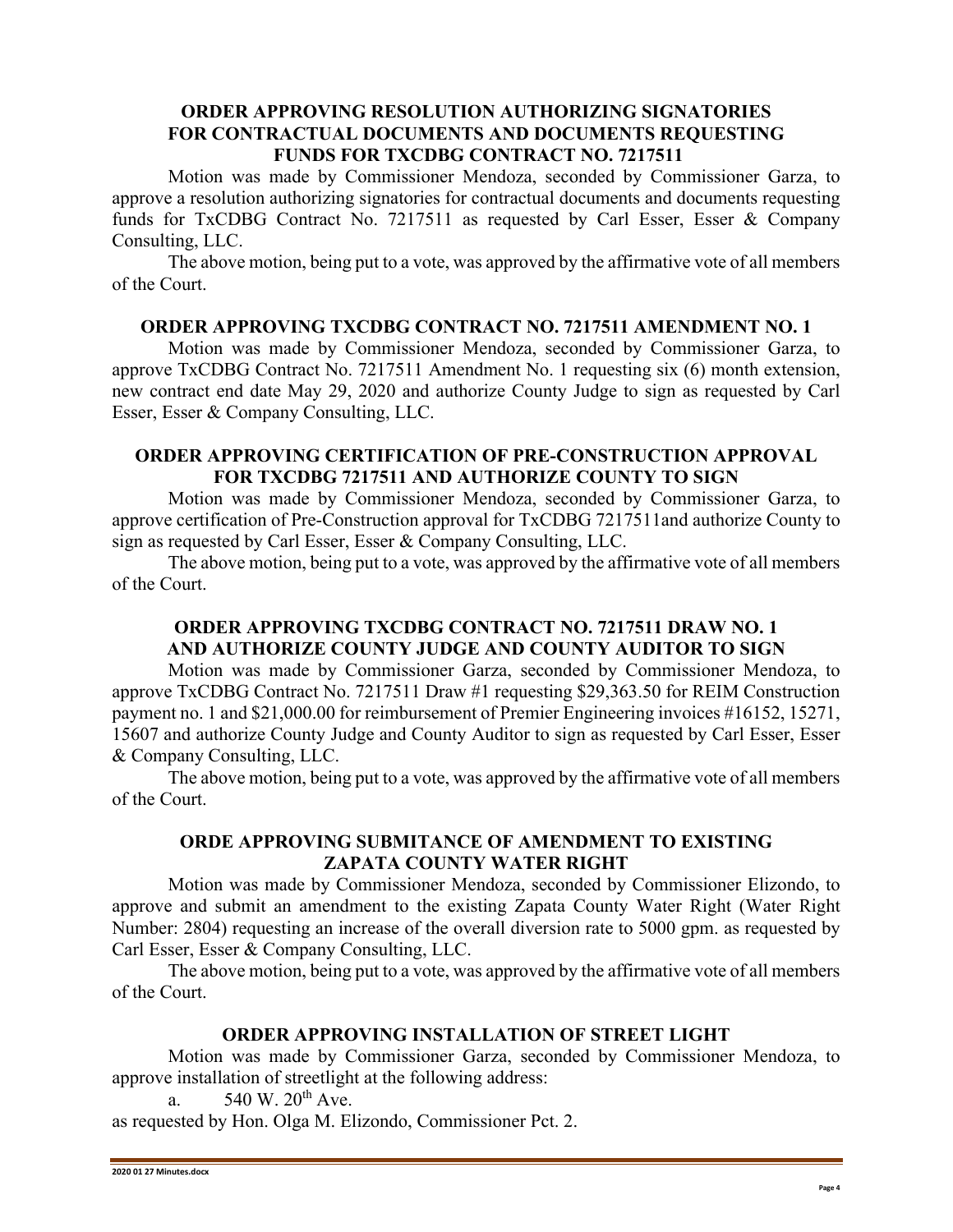The above motion, being put to a vote, was approved by the affirmative vote of all members of the Court.

### **MOTION WAS MADE BY COMMISSIONER GARZA, SECONDED BY COMMISSIONER MENDOZA, TO ENTER INTO EXECUTIVE SESSION**

### **MOTION WAS MADE BY COMMISSIONER GARZA, SECONDED BY COMMISSIONER MENDOZA, TO RETURN TO REGULAR SESSION**

#### **ORDER APPOINTING ERIKA O. MARTINEZ AS CONSTABLE PCT. 3**

Motion was made by Commissioner Mendoza, seconded by Commissioner Garza, to appoint Erika O. Martinez as Constable Pct. 3, effective January 27, 2020, due to vacancy/retirement of Eloy Martinez as requested by Hon. Eddie Martinez, Commissioner Pct. 3.

The above motion, being put to a vote, was approved by the affirmative vote of all members of the Court.

#### **ORDER APPOINTING ADRIAN LOPEZ AS CONSTABLE PCT. 4**

Motion was made by Commissioner Garza, seconded by Commissioner Mendoza, to appoint Adrian Lopez as Constable Pct. 4 due to vacancy, effective January 27, 2020, as requested by Hon. Norberto Garza, Commissioner Pct. 4.

The above motion, being put to a vote, was approved by the affirmative vote of all members of the Court.

#### **ORDER AUTHORIZING COUNTY JUDGE AND COUNTY ATTORNEY TO PROCEED WITH ACQUISITION OF ADDITIONAL ACREAGE FOR EXPANSION OF ZAPATA COUNTY LANDFILL**

Motion was made by Commissioner Mendoza, seconded by Commissioner Garza, to authorize County Judge and County Attorney to proceed with acquisition of 157 acres in addition to the existing 20 acres for the expansion of the Zapata County Landfill in San Ygnacio as requested by Hon. Joe Rathmell, County Judge.

Closed Session/*Executive is requested pursuant to Texas Gov't Code, Title 5, Subchapter D, Section 551.071, (A)(B) Consultation with Attorney.*

The above motion, being put to a vote, was approved by the affirmative vote of all members of the Court.

#### **ADJOURN**

 Motion to adjourn was made by Commissioner Garza, seconded by Commissioner Mendoza, and being put to a vote, was approved by the affirmative vote of all members of the Court.